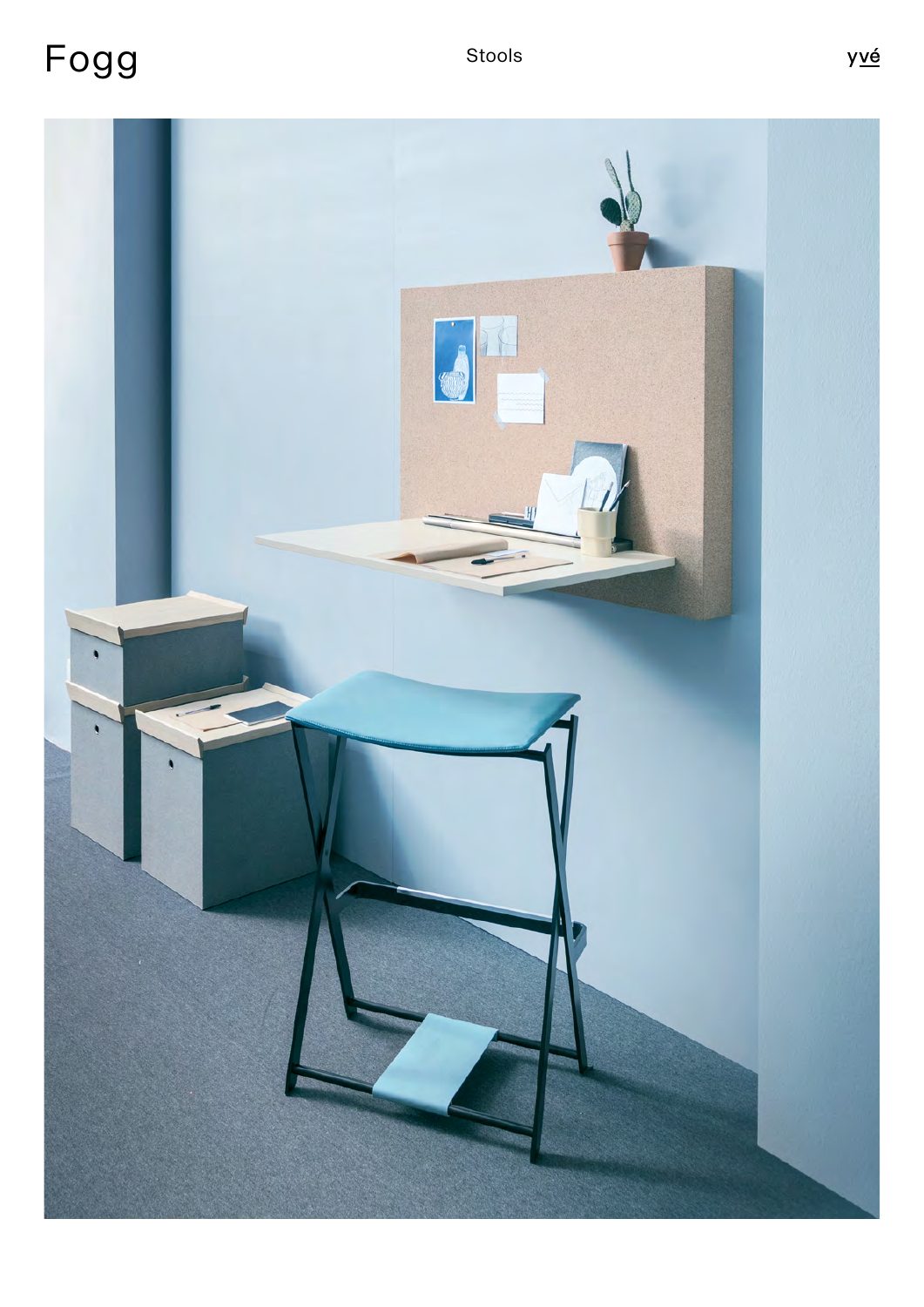Powder-coated iron, foam, leather or fabric for covering. Fabric characteristics: chenille with tone-on-tone geometric effect characterized by a soft and welcoming hand. Composition: 38% CO-24% VI-24% AC-14%. Weight: 750gr / mtl. Leather characteristics: leather with corrected grain, extremely smooth appearance. The dyeing is with tone-on-tone colors, the finishing is very resistant.

Powder-coated iron **black RAL 9005**<br>black RAL 9005 black RAL 9005



Seat Leather black

Fogg

<u>yvé</u>

Material description



Light blue leather strip Black leather strip Light blue leather seat Light gray fabric seat Black frame

Color combinations\*



Standard color combinations



Leather black

Leather beige



Black frame Beige leather strip Dark gray fabric seat  $\,$  Beige leather seat FOGG-45P-BGE FOGG-45P-BLK FOGG-45P-BLU FOGG-45T-LGR FOGG-45T-DGR Black frame Black leather strip

Fabric light gray



Leather beige



Fabric dark gray



Black frame



Black frame Black leather strip Black leather seat

Fogg stools are pieces with an essential and recognizable design that perfectly embody the values of Yvé: functionality, rigor of lines and comfort. The X shape of the powder-lacquered metal base – a hallmark of this collection – gives it a light visual but of great solidity. The seat is padded and upholstered in leather or fabric. This collection of stools lends itself, like all Yvé products, to be used in different contexts, from residential to contract, from moments of relaxation to those of work.

\*For special needs, such as those typical of the contract, it is possible to select different materials and finishes than the collection standard. For the seat, in the same way, it is possible to adopt leather or fabrics in different colors compared to the standard combinations.